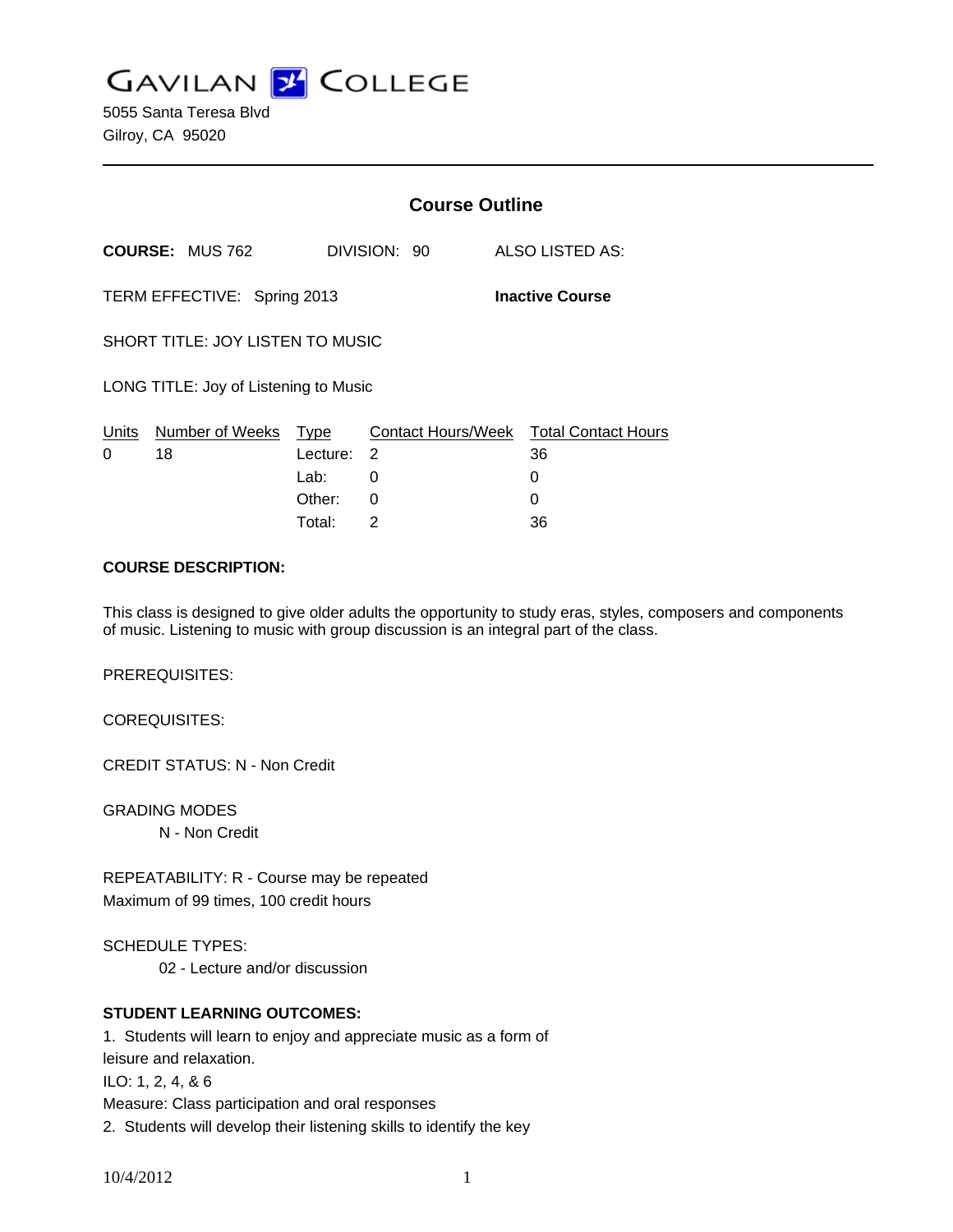elements of music: Harmony, melody, rhythm Texture, Form and Tempo. ILO: 2. 1. & 6 Measure: Oral responses and demonstration 3. Students will distinguish the unique characteristics of the various eras of music and identify two composers from each of the eras. ILO: 2, 1, 7 & 7 Measure: Class participation 4. Students will discover and verbally state the three differences between the various musical ensembles. ILO: 1, 2, 7, & 6 Measure: Class participation and oral responses

## **CONTENT, STUDENT PERFORMANCE OBJECTIVES, OUT-OF-CLASS ASSIGNMENTS**

Inactive Course: 09/24/2012

## WEEK 1 & 2 4 HOURS

Students will be given the class overview and the class expectations. The key elements of music will be defined and examples of each and how they contribute to the sounds of music will be examined. There will be a listening activity for each of the following key elements presented as Harmony, Melody, Rhythm, Musical Space, Texture, Form and Tempo. Students will review key elements of music and will learn how to discern the various key elements by listening to the samples of each. Listening skills will be honed through the use of Listening Guides and musical instruments so that students can become "good listeners."

## WEEK 3 2 HOURS

Students are given an overview on the musical styles or characteristics of each of the historical periods from the Middle Ages, Renaissance, Baroque, Romantic and Twentieth Century Periods. Students will listen to various music examples from these periods and also learn to identify important social, cultural, economic, political and intellectual events of these periods.

#### WEEK 4 2 HOURS

Students will also be given examples of the various musical ensembles: Choral groups, instrumental chamber ensembles, the orchestra, concert, jazz and rock bands. Suggested listening of these examples will be done in small groups rotating through different stations.

#### WEEK 5,6 & 7 6 HOURS

The Baroque Era, Eighteenth Century Classicism Music and Composers will be presented and studied. Elements and examples of classical style in chamber music, symphony, concerto, sonata and opera will be used to demonstrate the styles of music. Important composers for this period are Mozart, Haydn and Beethoven. The introduction of a new style of music--monody, which featured solo song with instrumental accompaniment was unique to this period. This gave rise to the opera which was the most important new genre of the era. Musical works from the following composers and artists of the time will be reviewed: Handel, Bach and Beethoven.

WEEK 8,9&10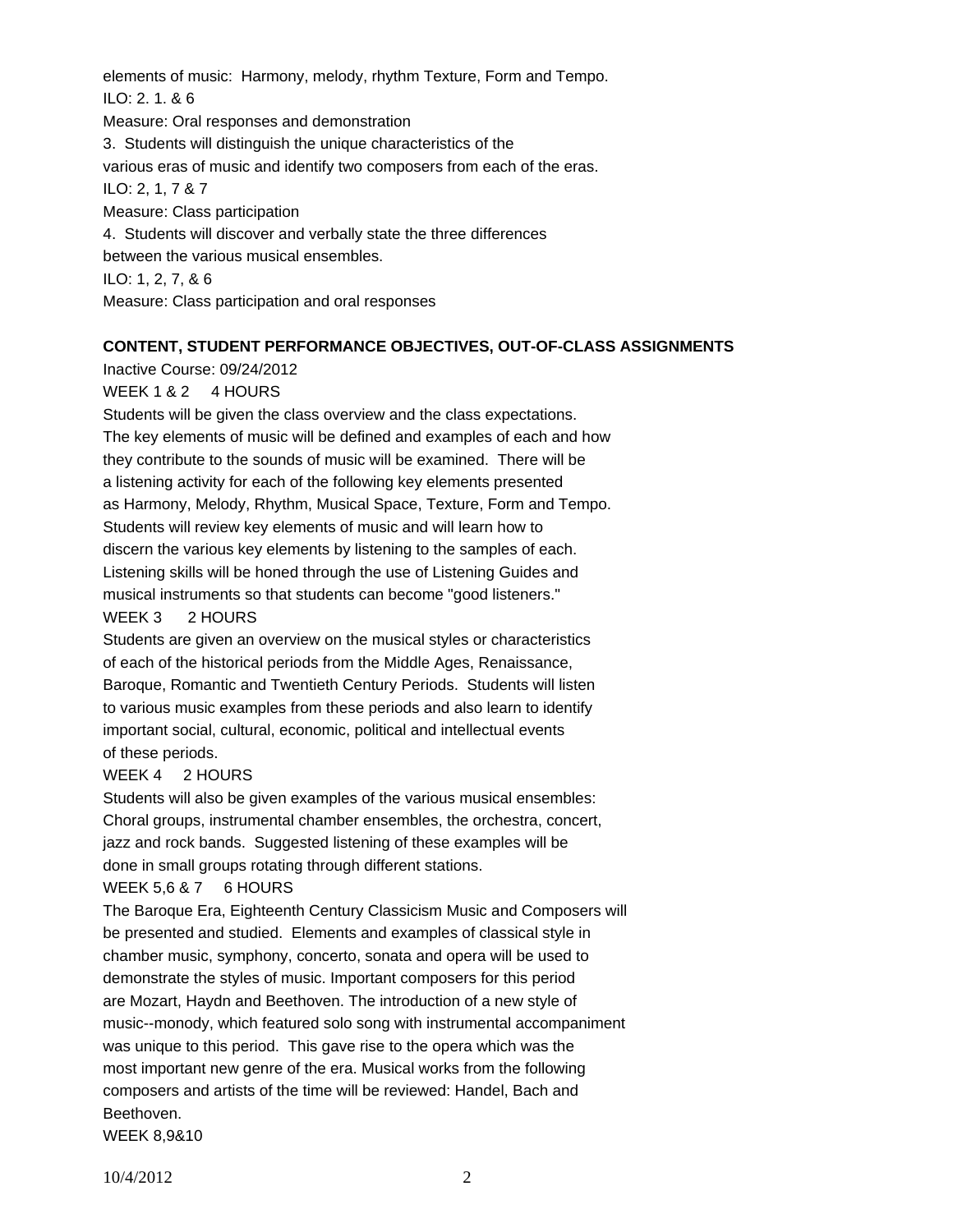# 6 HOURS

An overview of the works from the Nineteenth-Century will be reviewed. This era was known as the Romantic Era and its specific style or characteristics will be examined. Important composers of this era were Schubert, Schumann, Chopin, Brahms, Mendelssohn, Verdi, Wagner, Puccini and Tchaikovsky. Students will be given the opportunity to listen to the works of these artists.

# WEEK 11 2 HOURS

The Twentieth Century will be introduced as the Post-Romanticism and Impressionism period and recognized artists to be studied from this era were Debussy, Stravinsky and Schoenberg.

### WEEK 12 2 HOURS

Students will participate in a listening activity to the works of Stravinsky.

## WEEK 13 2 HOURS

Popular styles of music will be discussed and defined: Ragtime, Blues, Early Jazz, the Swing Era, American Musical Theater, Rock and Roll, Folk, Country-Western, Disco, Punk Rock, Reggae, New Wave, Rap, Hip Hop and Alternative Rock. Important vocalists and musicians will be identified for each of these popular styles.

### WEEK 14 2 HOURS

Students will participate in a listening activity for 2 of the popular styles.

WEEK 15 2 HOURS

A guest musician will perform live for the students. Students will have an opportunity to ask questions of the artist.

WEEK 16 2 HOURS

Students will bring their favorite music to listen to and share with other students. Students should prepare a 3 minute presentation on the era and style of music that was their favorite and identify social, economic or cultural aspects of the time. Students will participate in a class evaluation.

## **METHODS OF INSTRUCTION:**

The method of instruction will be lecture/discussion, small and large group projects and oral presentation and listening activities.

## **METHODS OF EVALUATION:**

## **REPRESENTATIVE TEXTBOOKS:**

## **ARTICULATION and CERTIFICATE INFORMATION**

 Associate Degree: CSU GE: IGETC: CSU TRANSFER: Not Transferable UC TRANSFER: